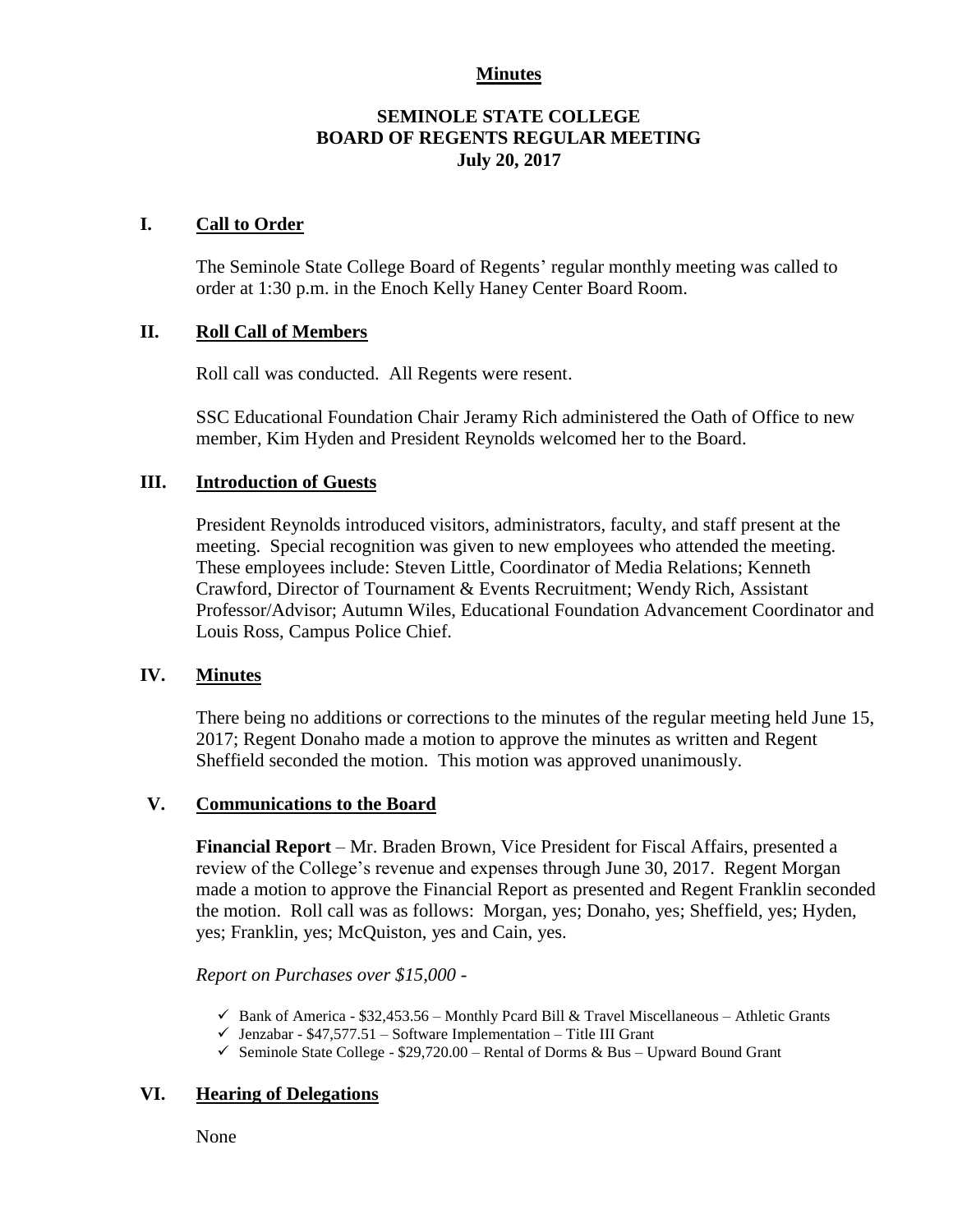Minutes SSC Board of Regents Regular Meeting July 20, 2017 Page 2

# **VII. President's Report**

President Reynolds discussed items under the President's Report and the Business portion of the agenda by utilizing a PowerPoint presentation. (See enclosed copy of the PowerPoint presentation)

*Personnel Update* – In addition to the new employees introduced at the beginning of the Regents meeting, President Reynolds informed the Board that Carol Hartman, Library/Business Training Coordination has submitted a letter of retirement effective June, 2018. Janet Farrow, NASNTI Coaching Specialist and Jim Wilson, Associate Professor of English have both submitted resignation letters.

*Campus Activities*– President Utterback told the Board members about several recent and upcoming campus activities. These were:

- 23 Student Athletes and 5 Athletic teams were recognized by NJCAA for Academic Achievements
- Several Trojan Baseball players were selected as All-Americans and for the MLB Draft
- A retirement reception was held on June 28<sup>th</sup> for Rusty Beene, GEAR UP Professional Development Coordinator
- A "Changing of the Guard" ceremony between President Emeritus Dr. Jim Utterback and President Lana Reynolds was held with a flag donated by retired SSC Faculty Member Dr. Jacque Stewart
- The Brian Crawford Foundation donated \$500.000 to the SSC Baseball Facility construction
- President Reynolds gave the Board an update on the future construction of the SSC Baseball Facility
- Seminole State College received a \$20,000 grant from AACC for MentorLinks: Advancing Technological Education Program
- The Higher Learning Commission panel review team recommended approval of the application for the SSC Agriculture Program
- Dirt work began for the construction of the SSC Soccer Field
- President Reynolds invited the Regents to attend the annual ACCT Leadership Congress
- President Reynolds updated the Regents on the Dan and Andrea Boren Center **Construction**